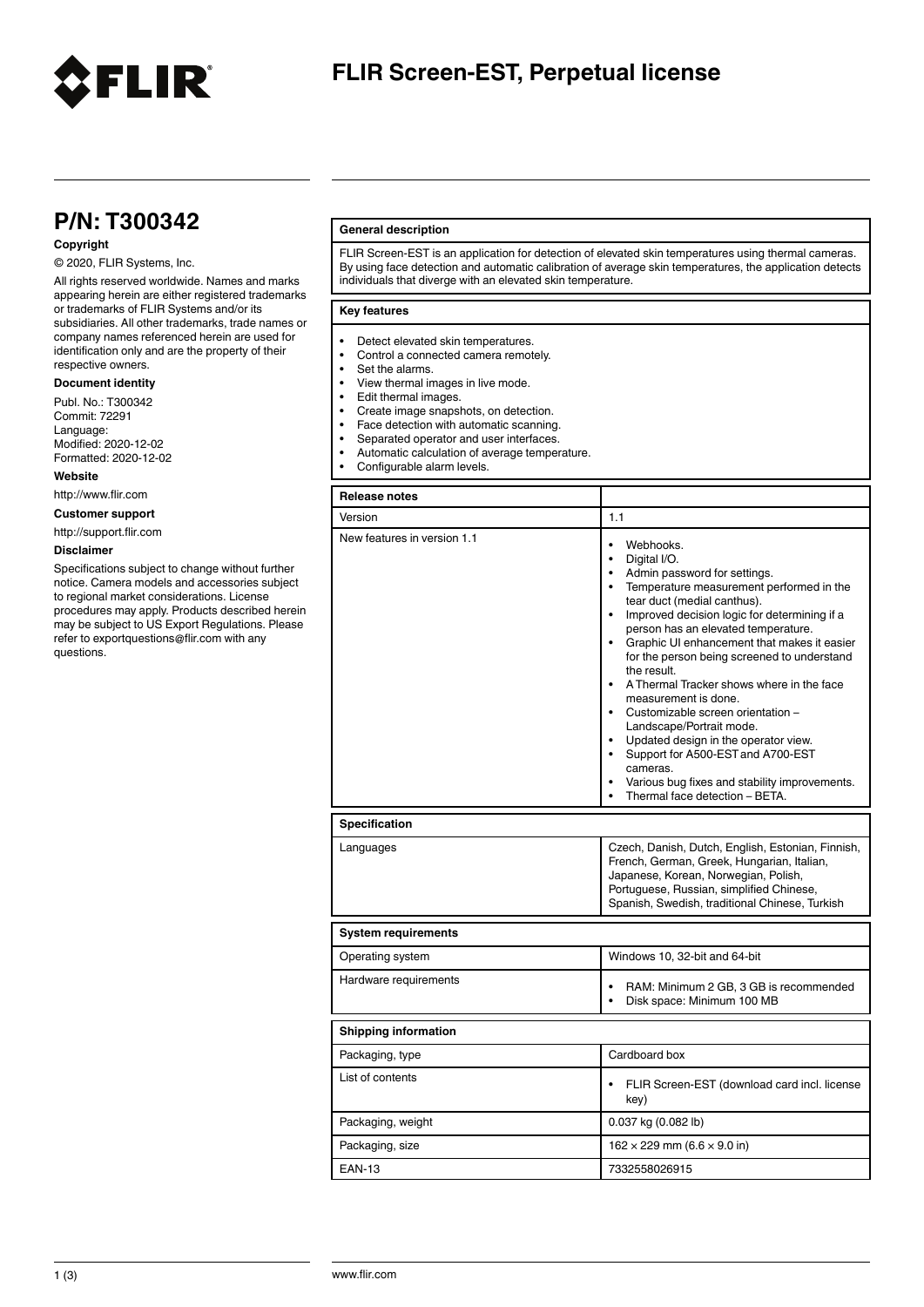

**P/N: T300342**

© 2020, FLIR Systems, Inc. #T300342; r. 72291;

# **Shipping information**

| $UPC-12$          | 845188022976 |
|-------------------|--------------|
| Country of origin | Sweden       |

# **Compatible with the following products:**

|           | Compatible with the following products:                      |
|-----------|--------------------------------------------------------------|
| ٠         | 85901-0101; FLIR A700-EST 24°                                |
| ٠         | 85902-0101; FLIR A700-EST 42°                                |
| ٠         | 90601-0101; FLIR A500-EST 24°                                |
| ٠         | 90602-0101; FLIR A500-EST 42°                                |
| ٠         | 79301-0101; FLIR T530 14°                                    |
| ٠         | 79302-0101; FLIR T530 24°                                    |
| ٠         | 79304-0101; FLIR T530 24° + 14°                              |
| $\bullet$ | 79306-0101; FLIR T530 24° + 14° & 42°                        |
| ٠         | 79305-0101; FLIR T530 24° + 42°                              |
| ٠         | 79303-0101; FLIR T530 42°                                    |
| ٠         | 79307-0101; FLIR T530 42° + 14°                              |
| ٠         | 79301-0201; FLIR T540 14°                                    |
| ٠         | 79302-0201; FLIR T540 24°                                    |
| ٠         | 79304-0201; FLIR T540 24° + 14°                              |
| ٠         | 79306-0201; FLIR T540 24° + 14° & 42°                        |
|           | 79305-0201; FLIR T540 24° + 42°                              |
| ٠<br>٠    |                                                              |
| ٠         | 79303-0201; FLIR T540 42°<br>79307-0201; FLIR T540 42° + 14° |
|           |                                                              |
| ٠         | 89001-0101; FLIR T560 14°                                    |
| $\bullet$ | 89002-0101; FLIR T560 24°                                    |
| $\bullet$ | 89004-0101; FLIR T560 24° + 14°                              |
| ٠         | 89006-0101; FLIR T560 24° + 14° & 42°                        |
| ٠         | 89005-0101; FLIR T560 24° + 42°                              |
| ٠         | 89003-0101; FLIR T560 42°                                    |
| ٠         | 89007-0101; FLIR T560 42° + 14°                              |
| ٠         | 79302-0302; FLIR T540-EST 24°                                |
| ٠         | 79303-0302; FLIR T540-EST 42°                                |
| ٠         | 89002-0302; FLIR T560-EST 24°                                |
| ٠         | 89003-0302; FLIR T560-EST 42°                                |
| ٠         | 82501-0201; FLIR T840 14°                                    |
| ٠         | 82502-0201; FLIR T840 24°                                    |
| ٠         | 82504-0201; FLIR T840 24° + 14°                              |
| ٠         | 82506-0201; FLIR T840 24° + 14° & 42°                        |
| ٠         | 82505-0201; FLIR T840 24° + 42°                              |
| ٠         | 82503-0201; FLIR T840 42°                                    |
| ٠         | 82507-0201; FLIR T840 42° + 14°                              |
| ٠         | 89201-0101; FLIR T860 14°                                    |
| ٠         | 89202-0101; FLIR T860 24°                                    |
| ٠         | 89204-0101; FLIR T860 24° + 14°                              |
| $\bullet$ | 89206-0101; FLIR T860 24° + 14° & 42°                        |
| ٠         | 89205-0101; FLIR T860 24° + 42°                              |
|           | 89203-0101; FLIR T860 42°                                    |
|           | 89207-0101; FLIR T860 42° + 14°                              |
| ٠         | 84502-0201; FLIR E53 24°                                     |
| ٠         | 84512-1201; FLIR E54 24°                                     |
| $\bullet$ | 78501-0101; FLIR E75 14°                                     |
| $\bullet$ | 78502-0101; FLIR E75 24°                                     |
| ٠         | 78504-0101; FLIR E75 24° + 14°                               |
| ٠         | 78506-0101; FLIR E75 24° + 14° & 42°                         |
| ٠         | 78505-0101; FLIR E75 24° + 42°                               |
| ٠         | 78503-0101; FLIR E75 42°                                     |

- 78507-0101; FLIR E75 42° + 14°
- 78511-1101; FLIR E76 14°